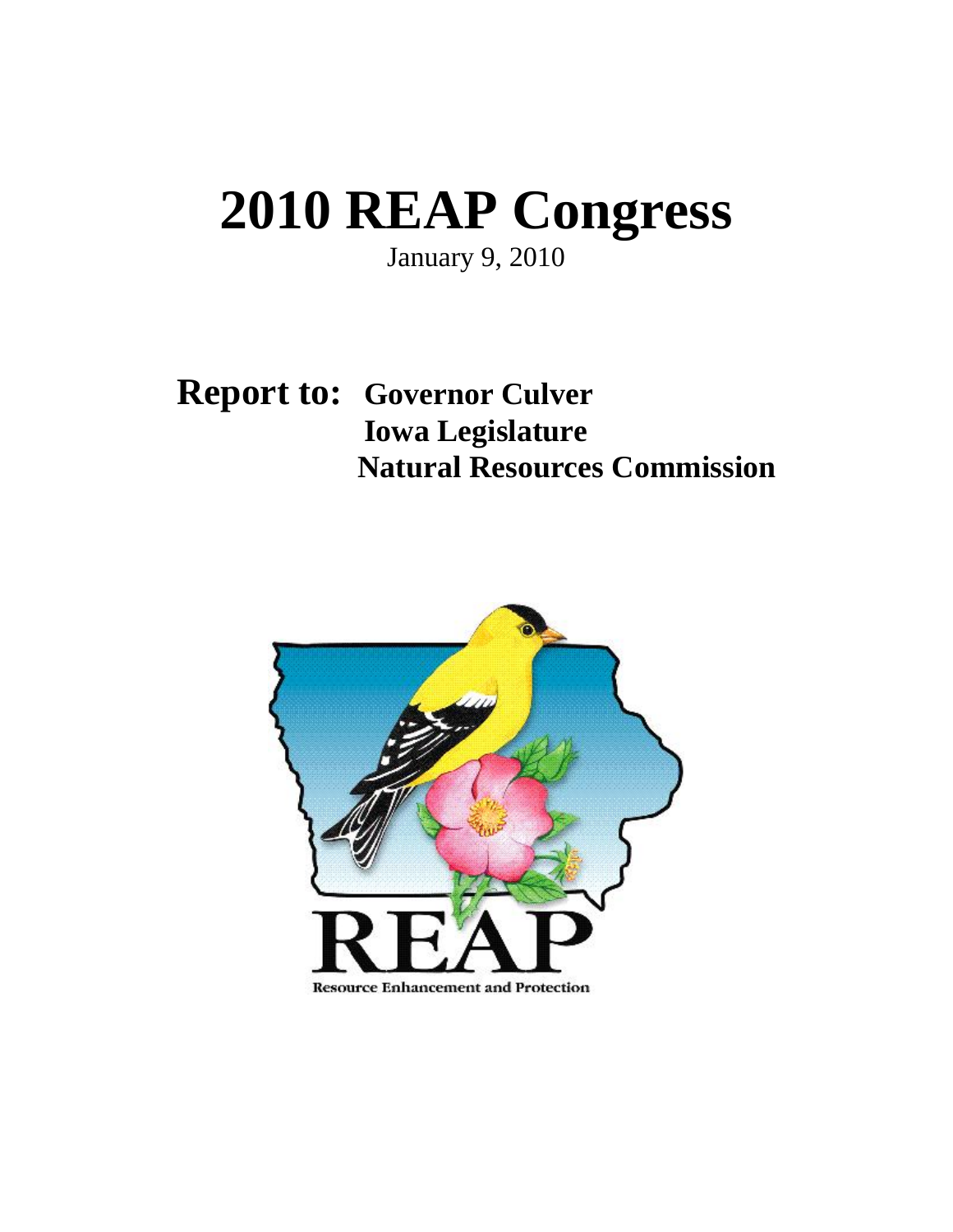Inquiries pertaining to this report may be directed to:

 Ross Harrison, REAP Coordinator Iowa DNR 502 E.  $9^{\text{th}}$  Street Des Moines, IA 50319

 ross.harrison@dnr.iowa.gov Office: 515-281-5973 Fax: 515-281-6794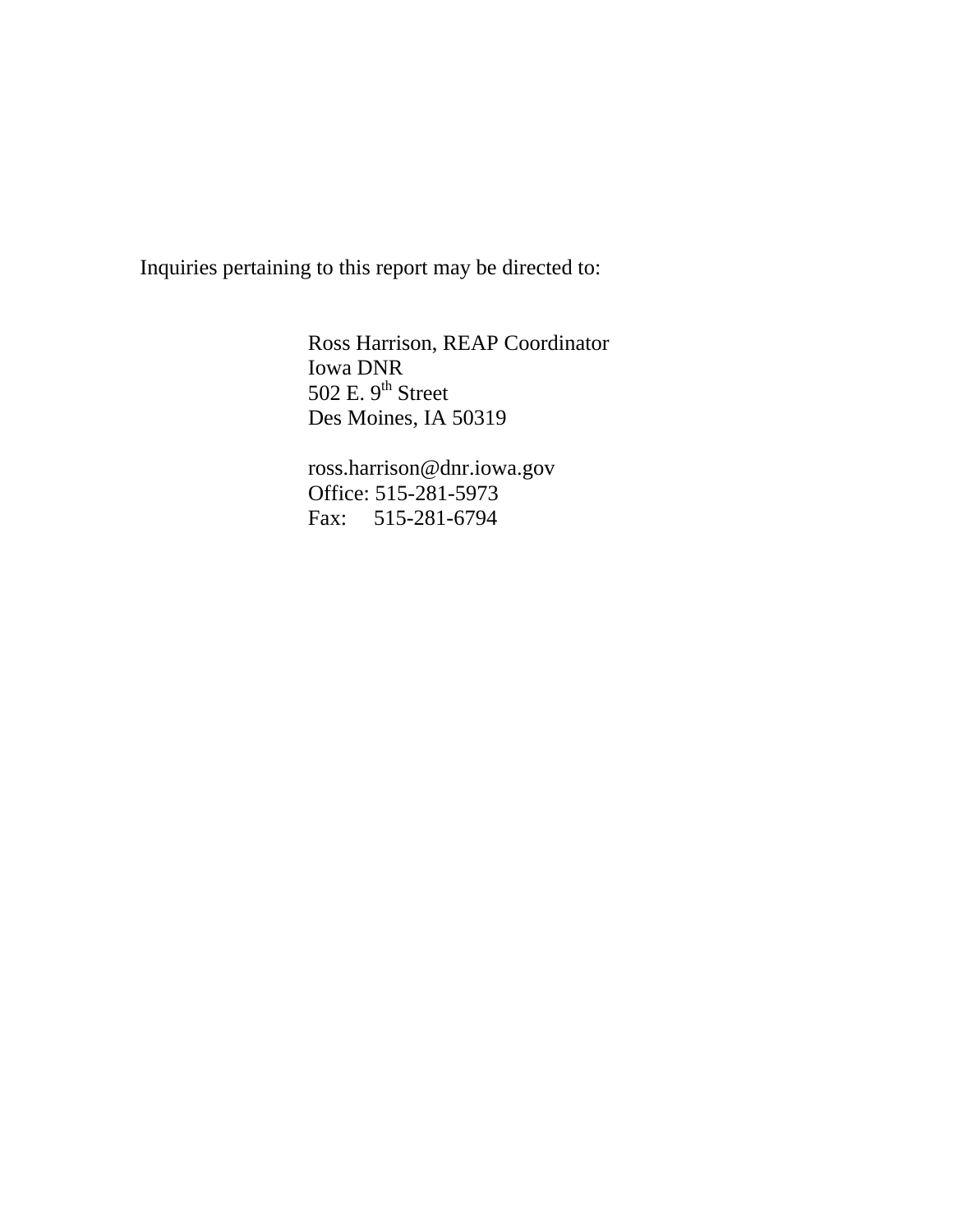January 14, 2010

TO: Governor Chet Culver Michael Marshall, Secretary of the Senate Mark Brandsgard, Chief Clerk of the House Liz Garst, Chair of the Natural Resources Commission

As required by Section 455A.17, Code of Iowa, I present you with the report of the 2010 Resource Enhancement and Protection (REAP) Congress which was conducted January 9 in the chambers of the House of Representatives.

Sixty-three of the eighty-five delegates to the REAP Congress attended – during the coldest day of the year and just after a statewide blizzard. Those delegates were elected by 650 Iowans in the fall during the 17 regional assemblies conducted throughout the state.

These and many additional Iowans strongly believe that REAP can be one of the state's most important tools to stimulate economic development and improve their quality of life. The Congress took a number of actions in this regard.

Chief among these actions are to fully fund REAP, put more money into conservation education but retain the formula for distribution of the rest of the REAP funds. The delegates were also highly supportive of the Iowa Water and Land Legacy constitutional amendment that will be on the ballot this fall.

REAP is recognized as Iowa's primary local funding program for natural and cultural resources. The massive amount of public participation, culminating in actions by the Congress, makes it truly a grassroots led program. The delegates thank you for the support you have given, and urge you to action for improving REAP in the future.

Sincerely,

Richard A. Leopold **Director**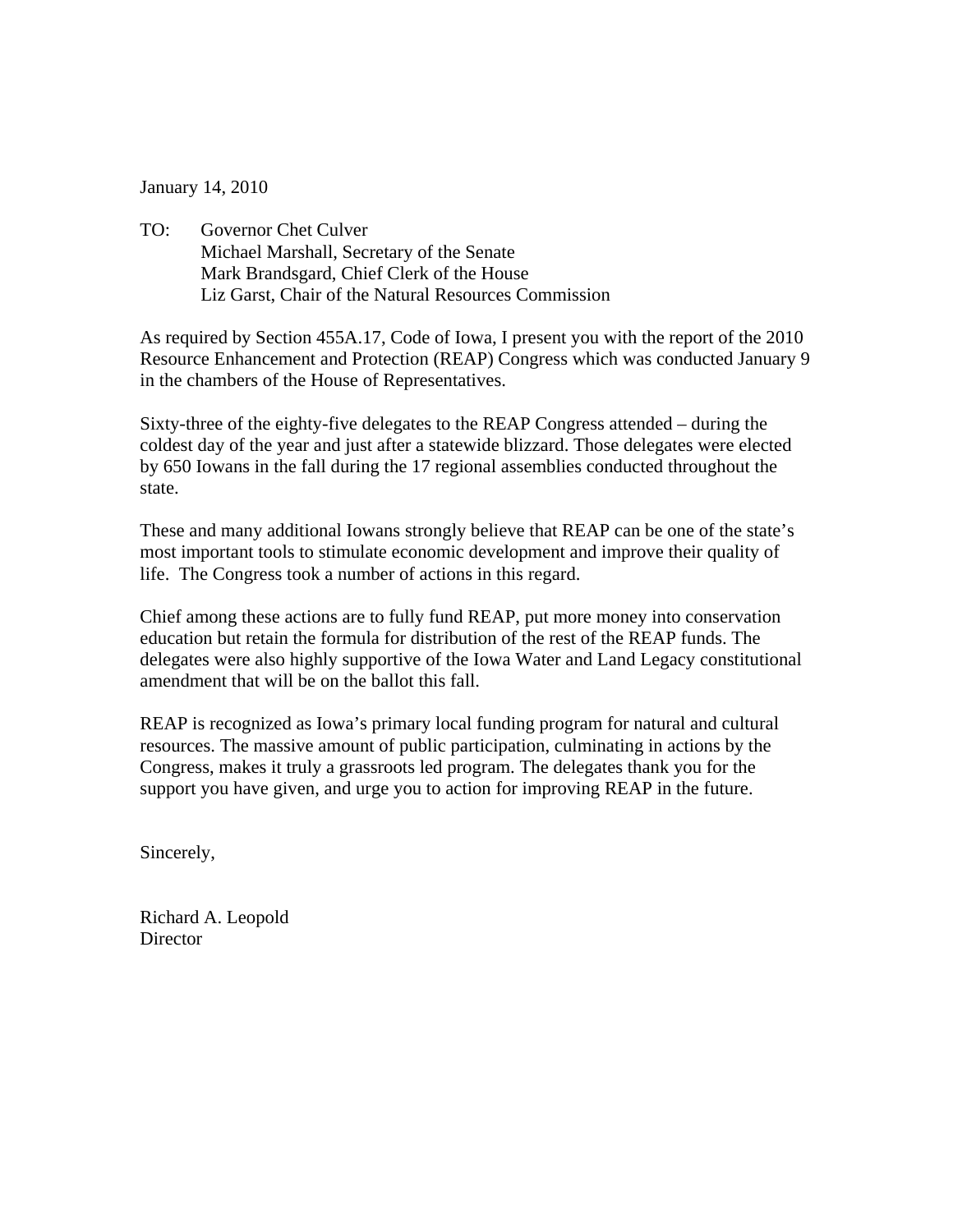# **2010 REAP Congress**

January 9, 2010 8:00 am  $-2:13$  pm House of Representatives Chambers

# **Roll Call**

63 of 85 delegates were present on the coldest day of the year, so far, and following a statewide blizzard just two days before that left many roads impassable. Several of the delegates (included in the 63) arrived after the initial roll call was taken at 8:10 a.m.

# **Guest Remarks**

Ken Herring, DNR Conservation and Recreation Division Administrator, addressed the Congress to help prepare them for their deliberations, suggesting not to be concerned about changing anything or keeping everything the same; it is the delegates' meeting to do as they see fit.

Lt. Gov. Patty Judge addressed the Congress, reminding delegates that REAP is one of the Culver-Judge Administration's favorite programs due to its involvement of Iowans and the benefits stemming from REAP projects. She also unveiled two new natural resource license plates that will be available for sale in the spring: one featuring a brook trout, the other a buck whitetail.

# **Recommendations/Updates from State Departments and Other REAP Stakeholders**

- Ross Harrison, DNR REAP Coordinator, presented DNR and REAP updates including:
	- o The Culver-Judge Administration had asked for and received from the legislature the highest appropriations levels in history of REAP: \$15.5 million in FY 08, and \$18 million in both FY 09 and FY 10.
	- o Additional historical interest membership in county committees has been added to the REAP Act.
	- o The REAP Act was also amended to allow designees of mayors/council members, and chairs of school boards, county conservation boards, and soil and water conservation districts to be REAP county committee members.
	- o The Ducks Unlimited license plate has been approved by DOT and more than the 500 minimum sold in the first year, with 25% of revenues retained in an equal split between REAP and DNR's Wildlife Diversity Program.
	- o Explanation of the young-adult group of eight who are observing Congress in the morning, then caucusing after lunch under direction of Stacey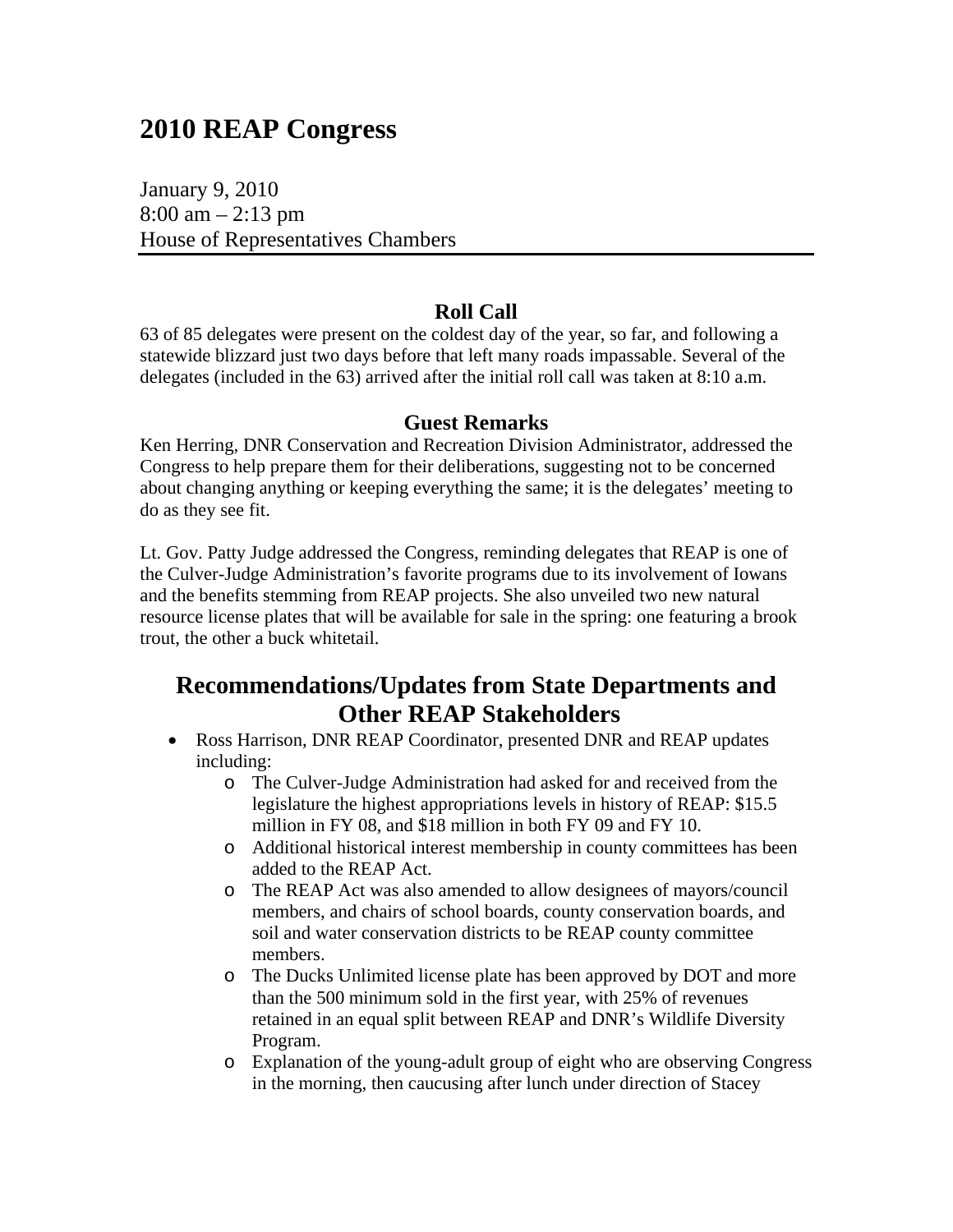Olson, DNR REAP assistant coordinator, to provide recommendation for improving young-adult involvement in REAP.

- o Discussion of public education about REAP, pointing out that county committees, with the aid of DNR and other REAP stakeholders, are in best position to reach Iowans with the accomplishments of REAP in their local communities. However, too few county committees are sufficiently motivated to do any more than barest legal requirements. The challenge for REAP's long-term success is to motivate, equip, and otherwise aid those committees.
- Vern Fish and Kathy McKee, both on the REAP Conservation Education Program (CEP) board addressed Congress, recommending a resolution to increase the CEP allotment from the historic \$350,000 to \$500,000 per year. This issue was one of the top issues in 15 of the 17 assemblies, and the history of demand far exceeding funding was pointed out. Doing this would not open the rest of the REAP formula to debate.
- Don Brazelton presented on the history, status of the FY09 budget and predictions of the 2010 Legislative Session as it pertains to REAP. February  $16<sup>th</sup>$  has been scheduled as REAP Day at the Capitol.
- Mark Ackelson presented on Iowa's Water and Land Legacy Constitutional Amendment that will appear on the ballot for Iowa voters in November.

# **Election of Congress Chair**

Dean Mueller, director of Worth County Conservation Board. Elected unanimously.

# **2009 Assembly Report**

650 attended in 2009 vs. 700 in 2007; 35 legislators attended in 2009 vs. 37 in 2007. Rainy weather occurred at about ½ of the 2009 Assemblies early in the schedule; harvest activity became heavy in dryer period near end of schedule.

### **REAP Knowledge of Assembly Participants\***

.

|                    | 2009 | 2007 |  |
|--------------------|------|------|--|
| None               | 7%   | 8%   |  |
| Limited            | 32   | 49   |  |
| <b>Fairly Good</b> | 43   | 43   |  |
| Extensive          | 18   |      |  |
| $*270$ $*31$ $*1$  |      |      |  |

 $*27\%$  raised hands at Assemblies saying this was their  $1<sup>st</sup>$  time to attend

**Discussion:** Assembly audiences were a little more informed about REAP in 2009 with 61% saying they were fairly or extensively knowledgeable vs. 51% in 2007. 39% in 2009 said they had no or little knowledge vs. 57% in 2007

#### **How participants heard of opportunity to attend Assembly**

| Letter from DNR | 26% |
|-----------------|-----|
| REAP web site   | 6   |
| News media      | 6   |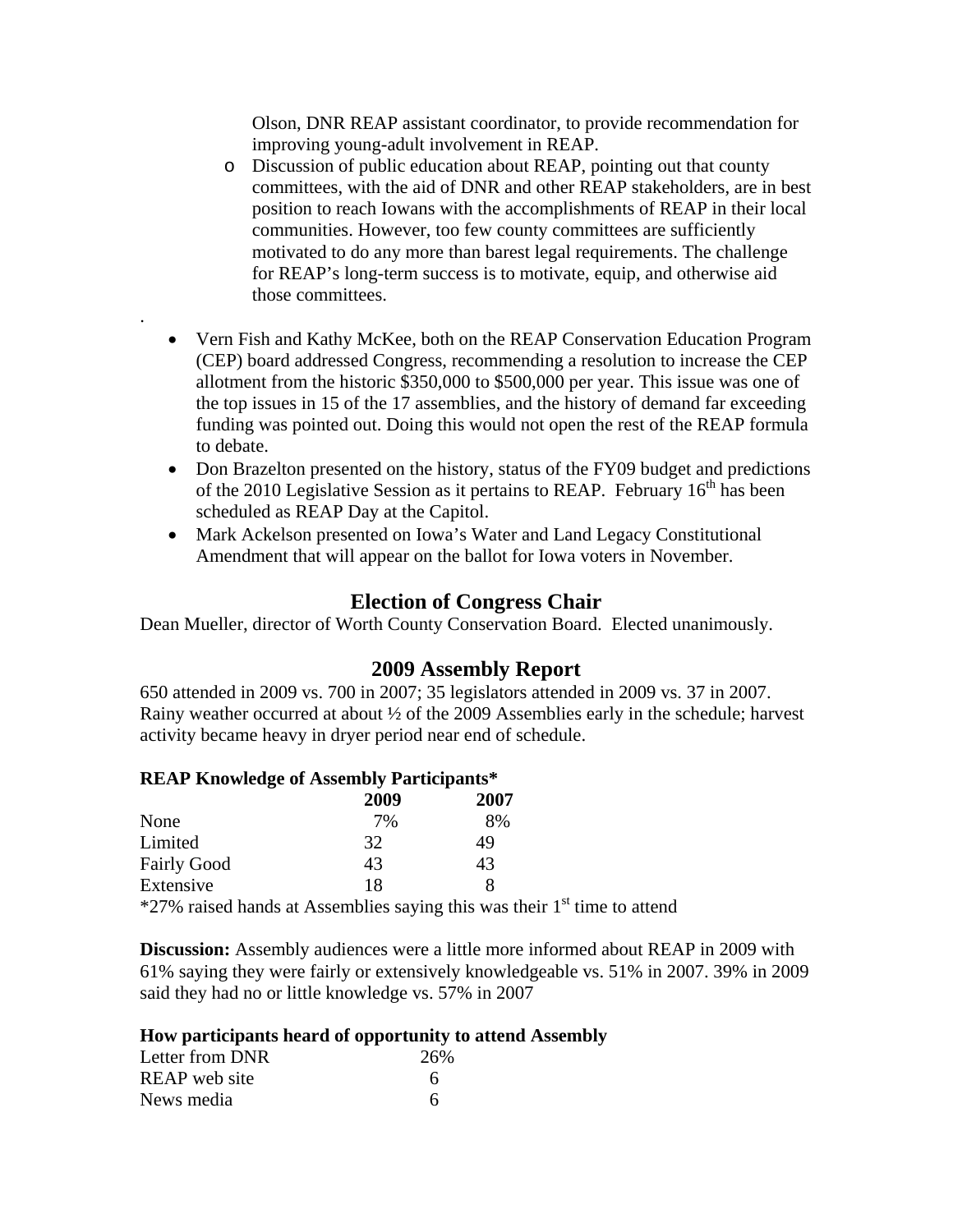| Conservation organization email | 37 |
|---------------------------------|----|
| Word of mouth                   | 15 |
| Other                           | 10 |

**Discussion:** Three weeks in advance of each Assembly, invitation letters were sent to each of the regions' following officials: 933 city clerks, 379 county board of supervisors members, 150 legislators, 122 Iowa Park and Recreation members, 20 Iowa Councils of Government, 197 REAP delegates/alternates from 2007 and the 2009 county REAP chairs. Unlike the prior two Assemblies, invitations were not sent to approx. 18,000 Pheasants Forever members.

Three weeks in advance of each Assembly, news releases were emailed and each followed with a phone call to all newspapers in each region.

Prior to the Assemblies beginning, the schedule for all meetings was provided to the REAP Alliance, League of Cities, Iowa State Association of Counties, County Conservation Boards, and many other organizations.

Prior to the Assemblies beginning and at mid-term, the schedule for all meetings was provided to the 1,133 REAP members of the list serve compiled in previous 2 years. The REAP Alliance and several of its member organizations issued widespread emails to individual members, alerting them to attend Assemblies throughout the schedule.

The Dept. of Agriculture and Land Stewardship invited all SWCD commissioners to the Assemblies.

#### **Assembly Recommendations Spanning All of REAP**

The numbers that follow the boldfaced headings show the actual number of assemblies that listed this idea; where no number occurs, the idea came up at just one assembly. Indented listings are related to the larger boldfaced category and also show the number of assemblies that these 'subheadings' were voiced, if brought up more than once.

# **Full funding – 17**  Increase REAP funding beyond  $$20$  million – 3 Create state emergency fund to aid acquisitions with tight time frames **More public education on REAP – 15**  Promote REAP license plates more – 5 Make plate selection more broad Involve car dealerships Require REAP plates on RVs Make plates available for government vehicles Create wood duck, pileated wood pecker plates Encourage more use of REAP signs - 5 Improve REAP website  $-3$ Educate legislators  $-3$ Keep county supervisors informed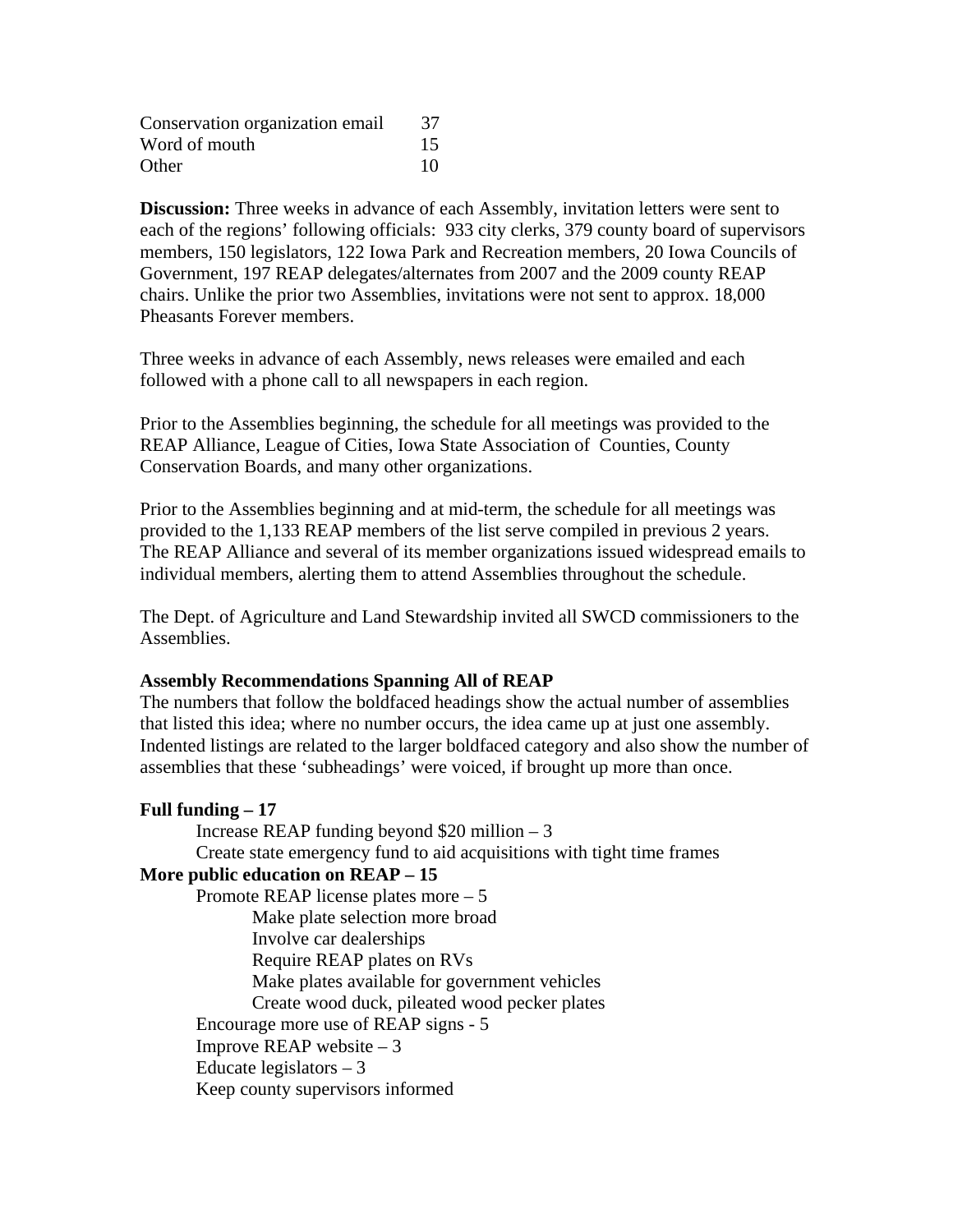Educate public on value of public lands, REAP's carbon storage **Increase funding for Conservation Education Program – 15**  Partner with Dept. of Human Services for day care conservation education Encourage invasive species education Collaborate with other agencies Reach farmers on conservation practices **Don't change formula -13**  Discuss possible changes **More money for or more emphasis on land acquisition -11 Support sustainable funding ballot initiative -10 More support for REAP County Committees -9**  Require five-year plans to qualify for grants **Get more youth involved -7 More emphasis on water quality -5 More funding for trails – 5 Increase funding for roadside vegetation - 4 More funding for county conservation boards – 4**  Better balance in per capita allocations for large vs. small county conservation boards **Increase funding for historic resources - 3 More funding for soil and water enhancement practices – 2 Evaluate/audit past projects Make REAP Congress more effective, possible as advisory council to Legislature Require 'best practices' for all REAP projects Emphasis on low-impact development Assembly Recommendations Directed to Agencies** 

#### **Dept. of Natural Resources**

 Investigate more lake development – 2 Do not spend Open Spaces funding on maintenance; only on acquisition Fund natural areas inventory More money for state parks Help preserve and inventory privately owned prairies

#### **Dept. of Agriculture and Land Stewardship**

Fund watershed planning, long-term land use, alternative farming, sink holes  $-6$ Expand urban storm water activities  $-3$  Update practices list for SWCDs, fund agri-forestry, new opportunities -3 Expand forest, prairie and wildflower establishment opportunities - 2 Establish priority soil and water projects  $-2$  Aid in planning, technical design for conservation practices Mandatory stream management for landowners Exclude livestock from streams Change TSI from 10 to 20 years in maintenance agreement **Dept. of Cultural Affairs** 

Higher priority to emerging historic preservation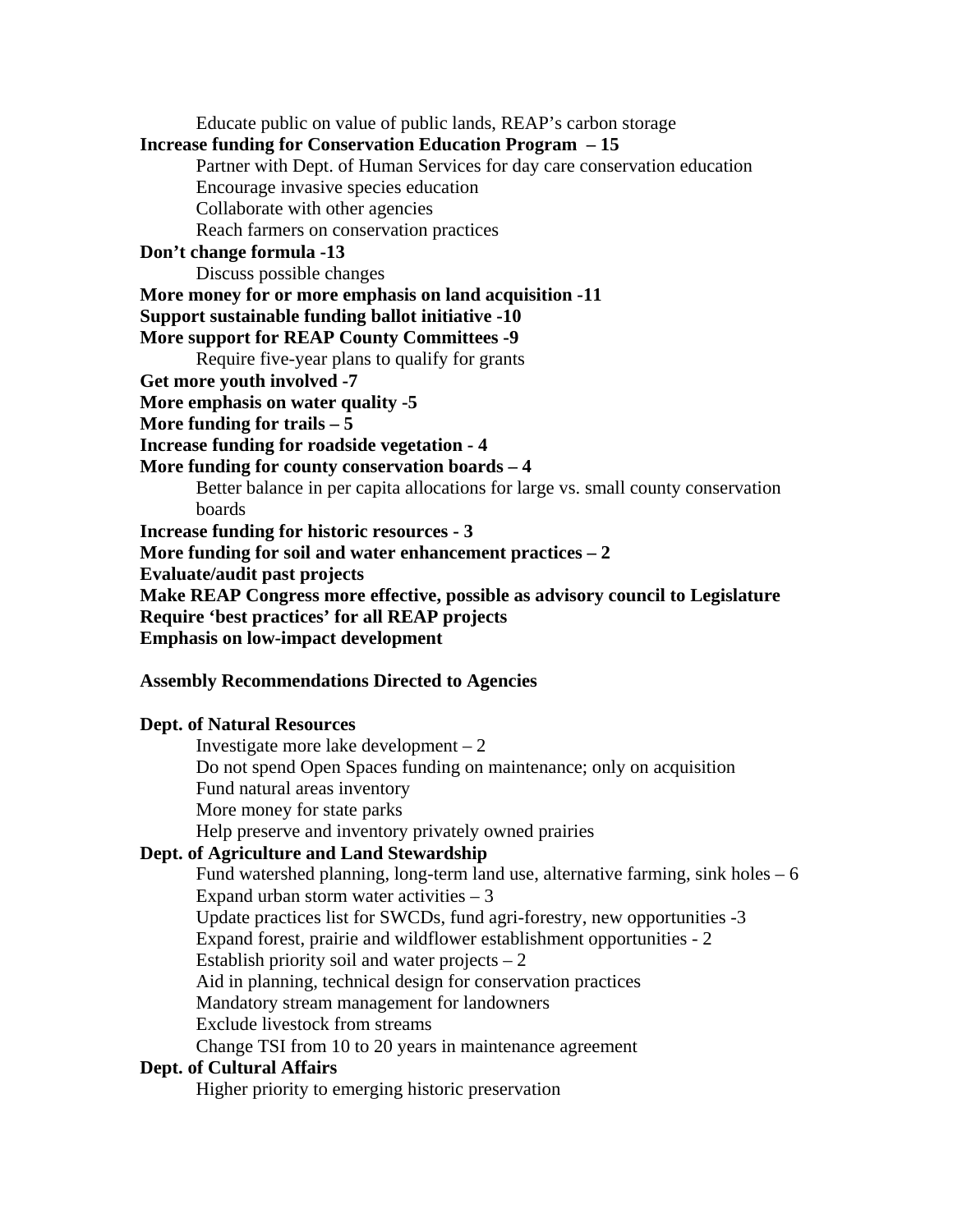#### **Improve grant procedures**

.

Provide more grant writing assistance  $-6$  Help COGs help cities More funding for maintenance projects or make them score better  $-4$  Require some cost-share for grants – 4 Focus on big projects, regional - 3 More rotation for grant scorers, term limits -2 Allocate grant funds on regional basis  $-2$  Priority to purchase of natural 'green spaces' within urban areas -2 Balance acquisition and development for county conservation - 2 Keep emphasis on acquisition for county conservation Allocate grant funding based on numbers of applications per category Do not allow grant scorers to apply Add additional category for city population size Better feedback for unsuccessful grants Do not fund same project two years in row Create accessibility for nonprofits for grants Simplify education grant application

# **Action Items by Congress**

1. Motion: **Full funding for REAP**. Nels Christensen, moved. John Wills, second. Vote: Yes: 48, No:10. Motion passed.

- Substitute Motion: **Ask Legislature for FY11 funding equal to FY10, then full funding in future years.** Roger White, moved. Jim Miksch, second. Vote: Yes: 15, No: 43. Motion failed.
	- o Concerns voiced for and against full funding due to state's economic problems.

2. Motion: **Increase funding for CEP from \$350,000 to \$500,000.** John Tapken, moved. Chuck Ungs, second.

• Friendly Amendment: **Increase funding for CEP from \$350,000 to \$500,000, without changing the REAP formula.** Jim Pease, moved.Molly Ketchum, second. Vote: Yes: 41, No: 17. Motion passed.

3. Motion: **Increase DNR administration funding from 1% to 2% with the increase dedicated to public information about REAP.** Chris Ruhaak, moved. Michael Johnson, second. Vote: Yes: 0, No: 55. Motion failed

4. Motion: **Recommend that each county committee develop a plan within the next year for public awareness of REAP.** Roger White, moved. Molly Ketchum, second. Vote: Yes: 10, No: 48. Motion failed.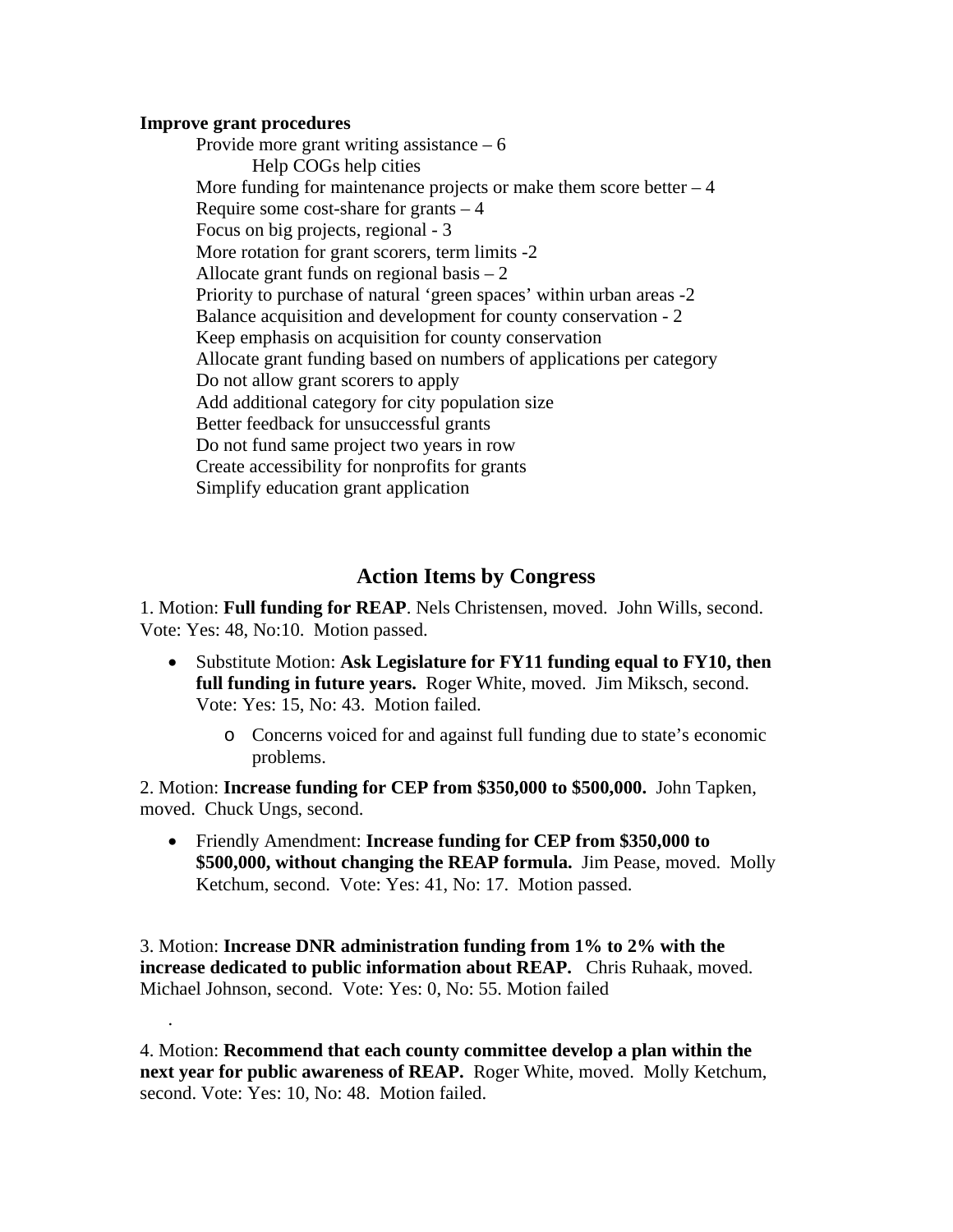5. Motion: **Retain the current REAP formula (including \$500,000 for conservation education).** Eric Forquer, moved. Al Ourth, second. Vote: Yes: 59, No: 2. Motion passed.

• Amendment: **Establish a separate piece of the REAP pie designated for State Parks.** Steve Thompson, moved. Al Schafbuch, second. Vote: Yes: 2, No: 60. Motion failed.

6. Motion: **REAP Congress recommends a continued emphasis on the acquisition of public lands that are unique and ecologically significant.** Nels Christensen, moved. Chris Ruhaak second. Vote: Yes:58 , No:2. Motion passed.

7. Motion: **REAP Congress endorses Iowa Water and Land Legacy constitutional amendment.** Al Ourth, moved. Molly Ketchum, second. Vote: Yes:58, No: 4. Motion passed.

8. Motion: **REAP Congress recognizes the considerable work of Ross Harrison for the advancement of natural resources enhancement and protection and State of Iowa. Asks the Legislature to recognize Ross Harrison for his efforts in leading the REAP Program.** Nels Christensen, moved. Al Ourth, second. Vote: Yes: Unanimous.

9. Motion: **Endorse recommendations of the young adult caucus to increase participation of young adults in REAP**. Roger White, moved. Chuck Ungs, second.Vote: Yes: unanimous.

Young Adult Iowans' Recommendations to REAP Congress

1) Use social networks to attract young adults, specifically Facebook and Twitter

Discussion: Would like assistance in exploring all social networks.

2) Make a database of high school and college environmental/conservation organizations to be used by REAP county committees and the DNR for publicizing meetings and events.

Discussion: Should also include classes and historical interests.

- 3) Hold local and regional networking events for young adults in order to meet other conservation-minded individuals and connect with their local REAP committees.
- 4) REAP should sponsor or organize collegiate REAP grant-writing competitions or competitions involving high school government classes.